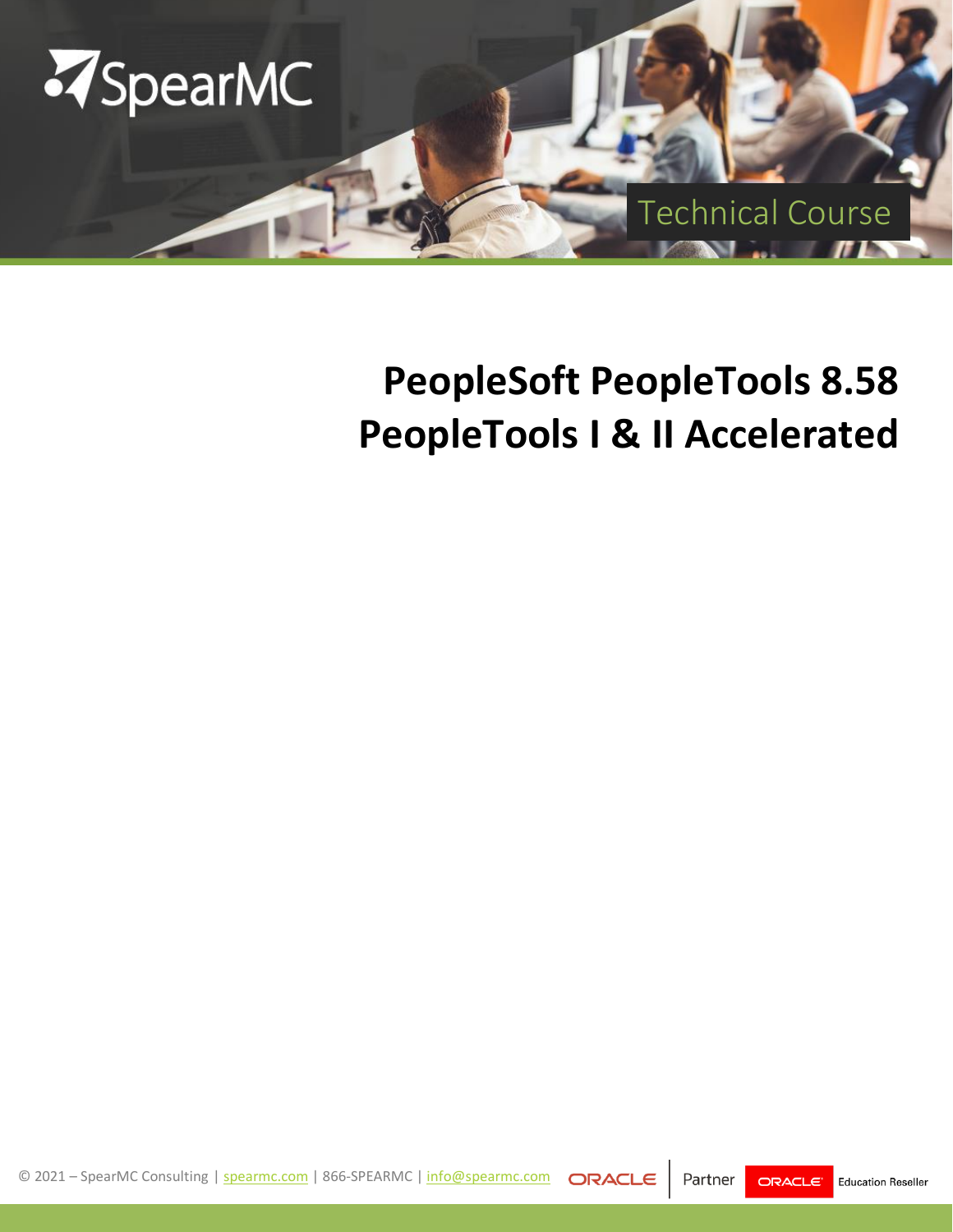# **ZSpearMC**

# PeopleTools I & II Accelerated Agenda

Developed for developers, analysts and system admins, PeopleSoft PeopleTools v8.58 I & II training quickly introduces students to the PeopleSoft application development methodology. Through scenarios, real-world experiences from implementers, and hands-on activities, students learn how to develop new and modify existing PeopleSoft applications.

#### **Prerequisites:**

■ General knowledge of relational database system

# **Foundation** PeopleTools 8.56 Technical

- PeopleSoft Technology Stack (App/Web/DB Server)
- 2-Tier vs. 3-Tier
- Reviewing the PeopleSoft Design Approach
- Fields (Formats, Translates)
- Records (Creating, Record-Field Properties, Record Types)
- Subrecords
- Pages (Description)
- Subpages (Description)
- Components (Description)
- Reviewing the PeopleSoft Development and Testing Approach
- SpearMC Best Practices from the Field
- SpearMC Tips & Tricks to Building a Better Application

#### User Interface Development

- Creating Fields and Records
- Record and Field Properties
- Prompt Records
- Search Records

# User Interface Development (cont'd)

- Working with Pages
	- o Creating Grids
	- o Separating fields by grid tab
	- o The Order Tab, changing Tab Order
	- o Working with Views
	- o Stating the Purposes of Views
	- o Prompt Table
	- o Writing SQL Statements to Retrieve Data
	- o Creating PeopleSoft SQL Views and Query Views
	- o Creating Summary Pages with Views
- Working with Components
	- o Relationship of Pages to Components
	- o Relationship of Components to Security and Portal
	- o About the Structure Tab
	- o Search Records for Components
- Working with Sub-Records and Sub-Pages
	- o When to use and when not to use
- Using Ctrl-J and the URL for Info